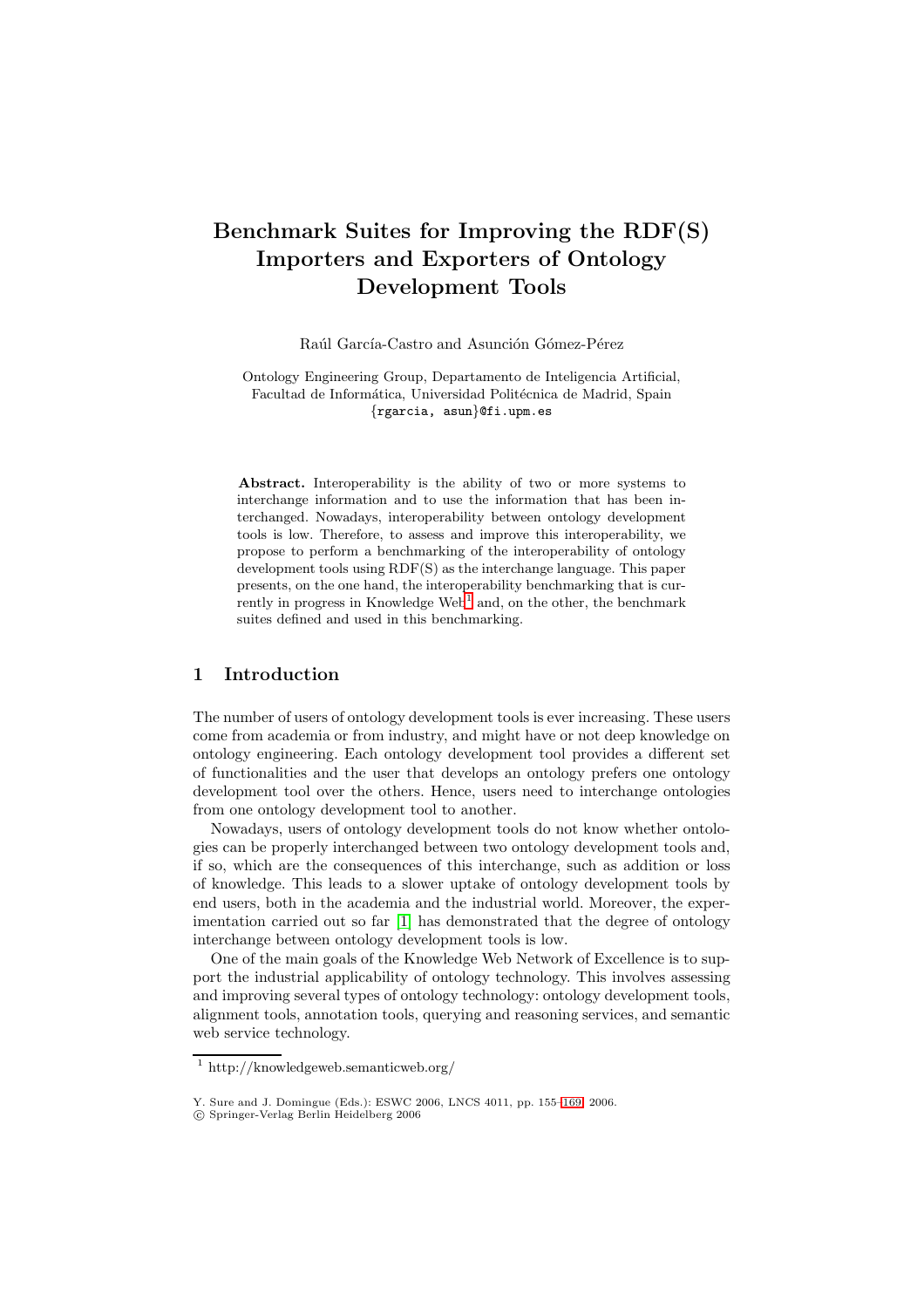In order to assess and improve the interoperability of ontology tools, the first task to perform in Knowledge Web is benchmarking the interoperability of ontology development tools by evaluating their  $RDF(S)^2$  importers and exporters, and this is what we present in this paper. Participation in the benchmarking is open to any organization and its current status and its results are publicly available<sup>3</sup>. At the end of the benchmarking process, we will get public results with detailed information about the current interoperability [of](#page-1-0) ontology development tools. This benchmarking will also provide us with mechanisms that can be used to evaluate the RDF(S) importers and exporters of other Semantic Web technolo[gy](#page-1-1) (i.e. mapping tools, annotation tools, etc.).

According to [2], ontology development tools can interoperate in four ways: by mapping ontologies in the source tool to others in the target tool, by translating ontologies to a single pivot language, by translating ontologies to one language in a layered architecture of languages, and by a generalisation of the pivot and the layered app[roa](#page-13-1)ches that does not require either a fixed pivot language or a fixed layering of languages. This paper only covers the pivot approach, that is, interoperability in terms of interchanging ontologies using a common interchange language. Therefore, the interoperability depends on the correct working of the importers and exporters from and to the different languages.

This paper is structured as follows. Section 2 presents other evaluation initiatives related to this work and the differences found. Section 3 describes briefly the benchmarking methodology being used; Sections 4 and 5 state how this methodology was instantiated to our own case. Section 6 defines how the benchmark suites used in the benchmarking were [d](#page-1-2)efined as well as how they are used. Section 7 shows how these benchmark suites have bee[n e](#page-3-0)valuated according to the desirable properties of benchmark suites. Fi[na](#page-4-0)lly, [Sec](#page-5-0)tion 8 presents the conclusions derived form this work and future line[s o](#page-6-0)f work.

## **2 Relate[d](#page-11-0) Work**

<span id="page-1-2"></span>This section introduces the terms benchmark and benchmarking, because they are frequently used in the paper, and explains the benefits of benchmarking over performing tool evaluations. It also presents other related evaluation initiatives and the differences between them and our approach.

## **2.1 Benchmark and Benchmarking**

**Benchmarking** is a continuous process for improving products, services and processes by systematically evaluating and comparing them to those considered to be the best. This definition, adapted from the business management community [3], is used by some authors in the Software Engineering community [4] while others consider benchmarking as a software evaluation method [5].

 $^2$ http:/[/w](#page-13-2)ww.w3.org/TR/rdf-schema/

<span id="page-1-1"></span><span id="page-1-0"></span><sup>3</sup> http://knowledgeweb.semanticweb.org/benchmarking interoperability/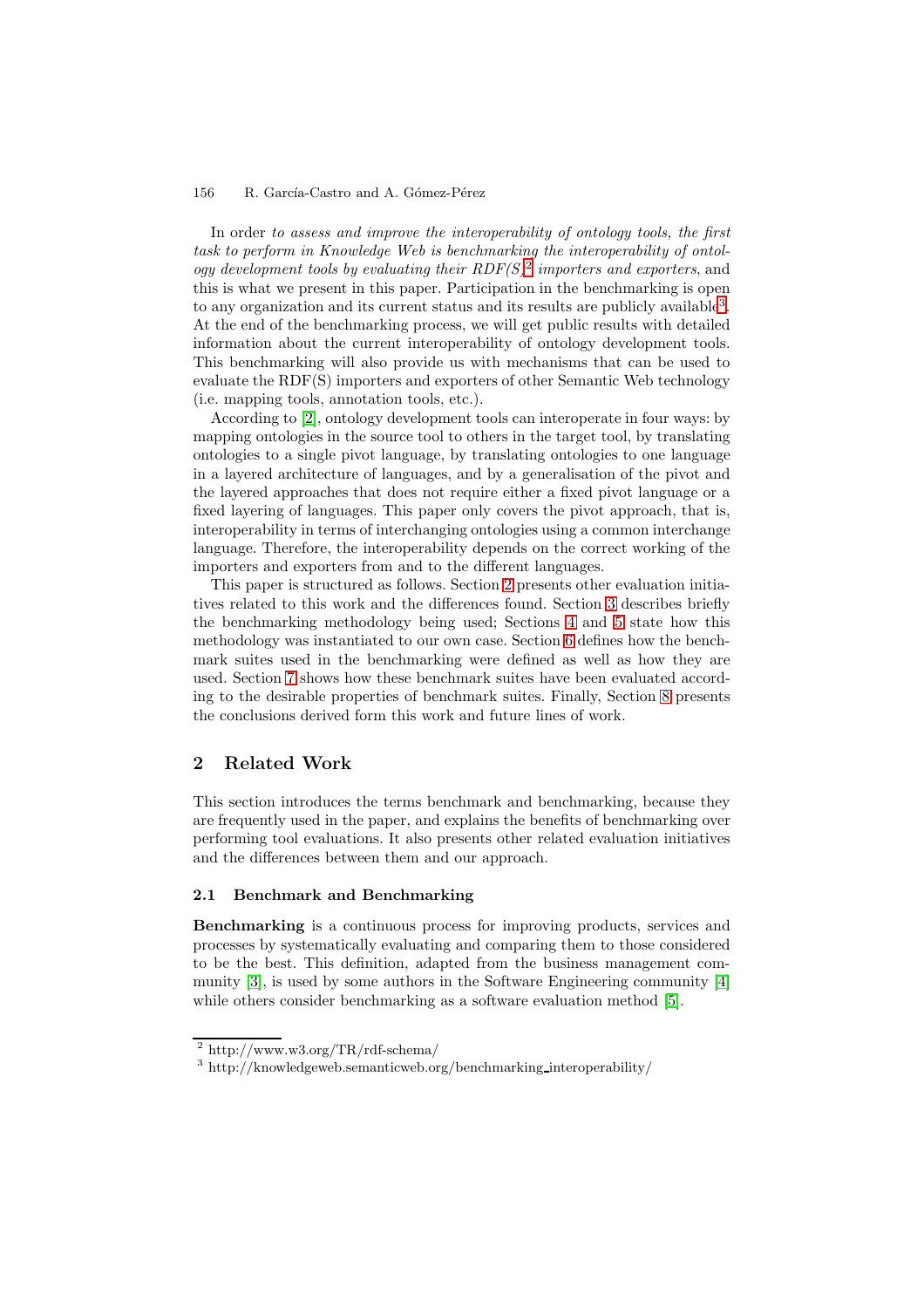A **benchmark**, by contrast, is a test that measures the performance of a system or subsystem on a well-defined task or set of tasks [6]. However, Sim et al. [7] propose to measure also tools and techniques for comparing their performance.

The reason for benchmarking ontology tools instead of just evaluating them is to obtain several benefits from benchmarking that cannot be obtained from tool evaluations. As Figure 1 illustrates, the evaluati[on](#page-14-0) of a tool shows us t[he](#page-14-1) weaknesses of the tool or its compliance to quality requirements. If several tools are involved in the evaluation, we also obtain a comparative analysis of these tools and recommendations for users of these tools. When benchmarking several tools, besides all the benefi[ts](#page-2-0) commented, we gain continuous improvement of the tools, recommendations for developers on the practices used when developing these tools and, from these practices, those that can be considered best practices.



<span id="page-2-0"></span>**Fig. 1.** Benchmarking benefits

#### **2.2 Related Evaluations**

In this section, we briefly present two evaluation initiatives related to this work. The first is a benchmark suite for evaluating RDF(S) usage, and the second is a previous evaluation of the interoperability of ontology development tools.

**RDF(S) Test Cases.** The RDF Test  $\text{CaseS}^4$  were created by the W3C RDF Core Working Group. These tests check the correct usage of the tools that implement RDF knowledge bases and illustrate the resolution of different issues considered by the Working Group.

The RDF Test Cases could also be used for [ev](#page-2-1)aluating RDF(S) importers but, while they provide examples for, and clarification of, the normative definition of the language, our approach aims for an exhaustive evaluation of RDF(S) importers. Another difference is that we distinguish between the benchmarks that depend on the RDF(S) knowledge model and those that depend on the RDF syntax used. Moreover, we only consider valid input ontologies while the RDF Test Cases consider erroneous input ontologies and entailment benchmarks.

<span id="page-2-1"></span><sup>4</sup> http://www.w3.org/TR/rdf-testcases/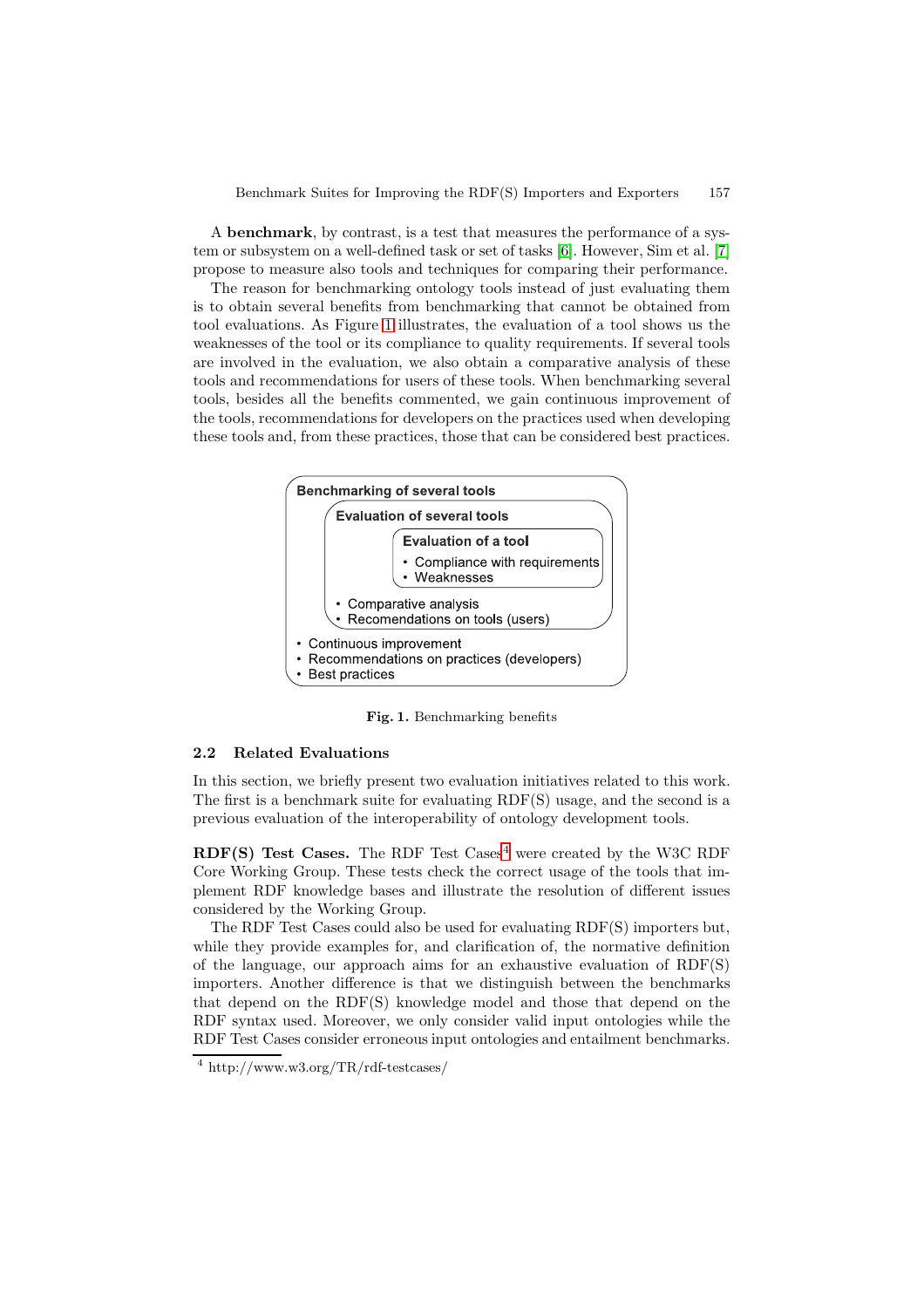**EON 2003 Interoperability Experiments.** The Second International Workshop on Evaluation of Ontology-based Tools (EON 2003) had as main topic the evaluation of the interoperability of ontology-based tools [1]. The main reasons for benchmarking the interoperability of ontology tools two years later are:

- **–** Interoperability is still a great problem in the Semantic Web not solved yet.
- **–** Each experiment presented in the workshop involved only a few tools.
- **–** Some experiments evaluated export functionalities, [whi](#page-13-0)le others evaluated import functionalities or interoperability.
- **–** No systematic evaluation of the tools was performed since ontology tool developers were just asked to model and interchange a domain ontology. Each experiment used different test strategies, different interchange languages, and different principles for modelling ontologies. Therefore, only specific comments and recommendations were made but not general ones.

# **3 Benchmarking Methodology for Ontology Tools**

<span id="page-3-0"></span>The benchmarking methodology for ontology tools is composed of a benchmarking iteration that is repeated forever. Each iteration is composed of three phases (Plan, Experiment and Improve) and ends with a Recalibration task:

- **Plan phase.** Its main goal is to produce a document with a detailed proposal for benchmarking. It will be used as a reference document during benchmarking and should include all the relevant information about it: its goal, benefits and costs; the tool (and its functionalities) to be evaluated; the metrics to be used when evaluating these functionalities; and the people involved in the benchmarking. The last tasks of this phase are related to the search for other participant organizations and to the agreement on the benchmarking proposal (both with the organization management and with the other organizations) and on the benchmarking planning.
- **Experiment phase.** In this phase, the organizations must define and execute the evaluation experiments for each of the tools that participate in the benchmarking. The evaluation results must be compiled and analysed, determining the practices that lead to these results and identifying which of them can be considered as best practices.
- **Improve phase.** The first task of this phase is the writing of the benchmarking report, which must include: a summary of the process followed, the results and conclusions of the experimentation, recommendations for improving the tools, and the best practices found during the experimentation. The benchmarking results must be communicated to the participant organizations; afterwards, in several improvement cycles, the tool developers should improve their tools and monitor this improvement.

While the three phases mentioned above are devoted to the improvement of the tools, the goal of the Recalibration task is to improve the benchmarking process itself using the lessons learnt while performing it.

Sections 4 and 5 present how we use this methodology for benchmarking the interoperability of ontology development tools.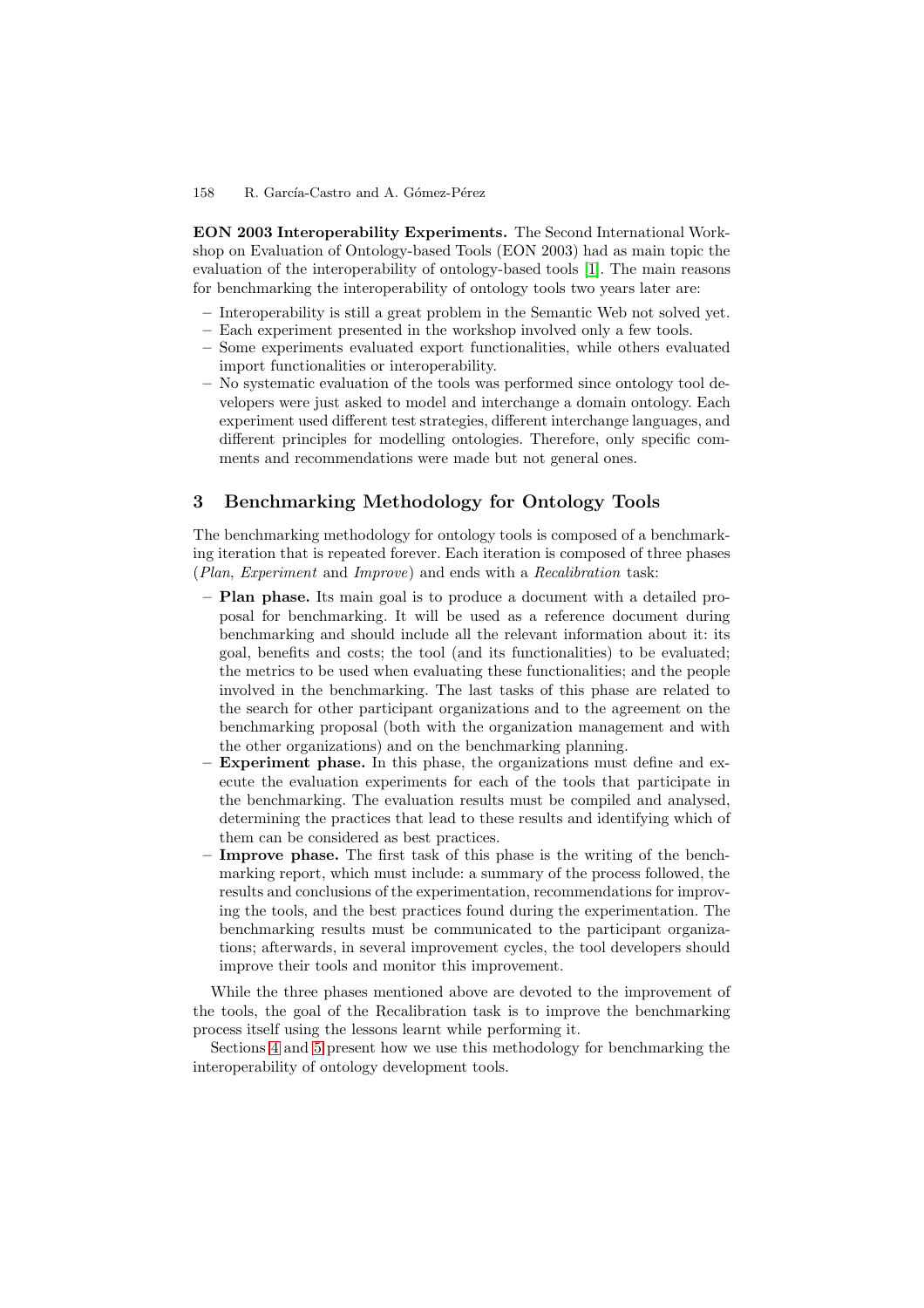# **4 Plan Phase**

**Goals Identification.** The authors of this paper took the role of benchmarking initiators and prepared the benchmarking, carrying out the first tasks of the benchmarking process.

<span id="page-4-0"></span>The goals for benchmarking the interoperability of ontology development tools are related to the benefits pursued through it, and these are:

- **–** To evaluate and improve the interoperability of ontology development tools.
- **–** To obtain recommendations on the interoperability of these tools for users.
- **–** To obtain a deep understanding of the practices used to develop the importers and exporters of these tools.
- **–** To extract from these practices those that can be considered best practices when developing importers and exporters.
- **–** To create consensual processes for evaluating the interoperability of ontology development tools.

**Tool and Metrics Identification.** The authors of this paper decided to participate in the benchmarking with WebODE [8], since this is the ontology engineering platform being developed by this research group.

Of the different evaluation criteria that can be considered when evaluating ontology development tools, i.e., performance, scalability, interoperability, robustness, etc.; we contemplated only interop[er](#page-14-2)ability. An approach for benchmarking the performance and scalability of ontology development tools can be found in [9]. Of the different ways of dealing with interoperability, we have centered our focus on the interoperability of ontology development tools using an interchange language. In our first approach, the language used was RDF(S), in its RDF/XML syntax.

Howev[er](#page-14-3), we cannot assess interoperability using an interchange language without assessing first the import and export of ontologies to that language. Therefore, the functionalities relevant to the benchmarking are the RDF(S) importers and exporters of the ontology development tools, while the evaluation criteria that will be used for evaluating these tools are:

- **–** The components of the knowledge model of an ontology development tool that can be interchanged with another tool using RDF(S) as interchange language.
- **–** The information added or lost when interchanging these components.

**Participant Identification.** As WebODE is being developed by the Ontology Engineering Group, it seemed quite straightforward to identify and contact the members of the organization involved with WebODE's RDF(S) importers and exporters and then to select, from this very group, the members of the benchmarking team.

**Proposal Writing.** The benchmarking proposal, which is now being used as a reference along the benchmarking, did not take the form of a paper document,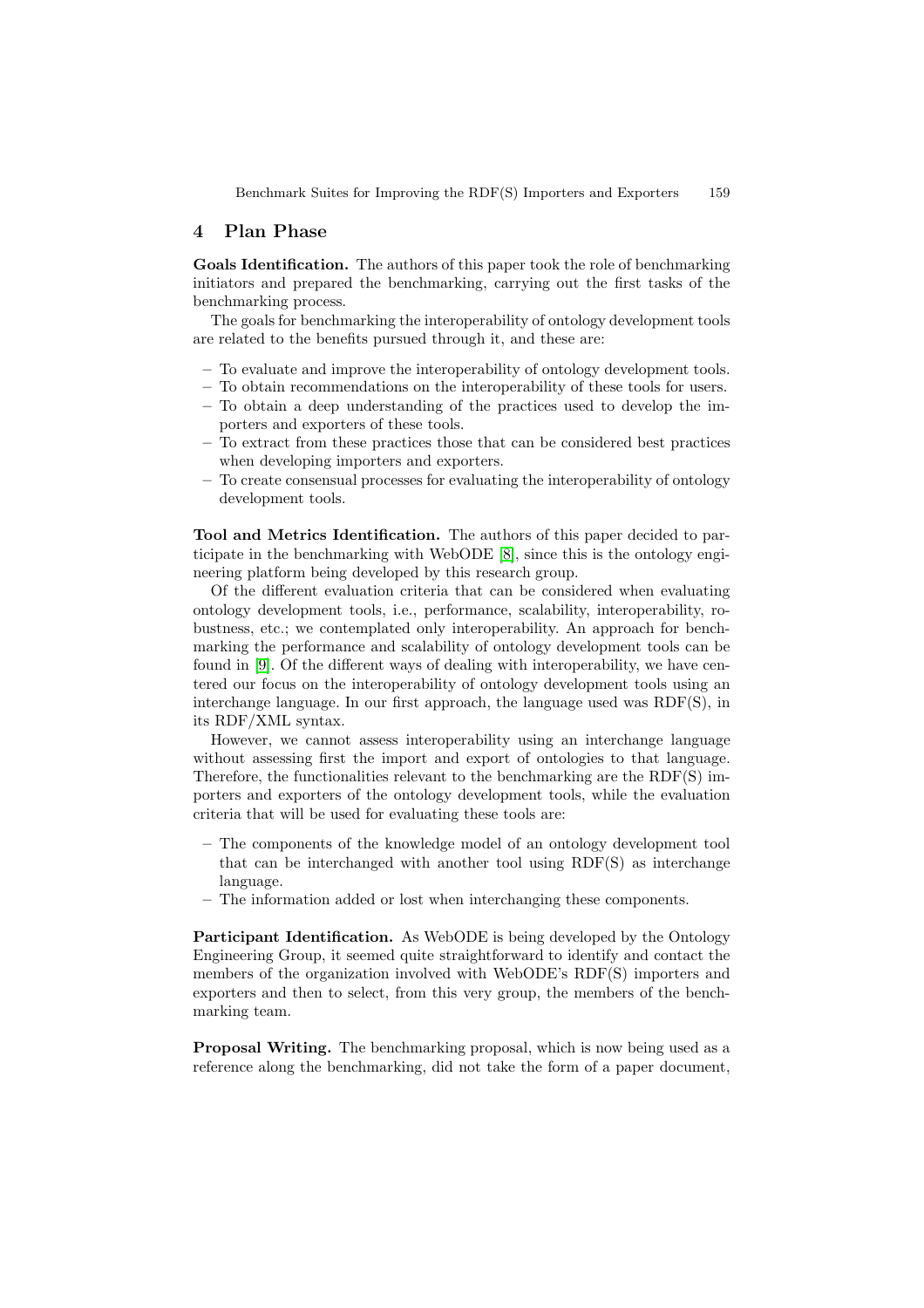but of a web page<sup>5</sup>, which is publicly available and includes all the relevant information about the benchmarking: motivation, goals, benefits and costs, tools and people involved, planning, related events, and a complete description of the experimentation and the benchmark suites.

**Management In[vo](#page-5-1)lvement.** When analysing the benchmarking proposal, the managers of the Ontology Engineering Group agreed on the continuity of the benchmarking and on the allocation of future resources.

Partner Selection. To find other best-in-class organizations willing to participate in the benchmarking, the following actions were taken:

- **–** To research different ontology development tools, both freely available and commercial ones, that could export and import to and from RDF(S) and to contact the organizations that develop them.
- **–** To announce the interoperability benchmarking and to call for participation through the main mailing lists of the Semantic Web area and on those lists specific to ontology development tools.

When writing this paper, five tools are participating in the benchmarking, of these four are ontology development tools:  $KAON^6$ , OntoStudio<sup>7</sup>, Protégé<sup>8</sup> using its RDF backend, and WebODE<sup>9</sup>; and one is a RDF engine:  $\text{Cores}^{10}$ . In most cases, benchmarking is performed by the developers of the tools.

**Planning and Resource Allocation.** A plan fo[r t](#page-5-2)he full dur[at](#page-5-3)ion of t[he](#page-5-4) benchmarking was not defined since i[t](#page-5-5) was decided to plan the benchm[ark](#page-5-6)ing phase by phase. Then, each of the organizations assigned enough people to perform the benchmarking.

# **5 Experiment Phase**

<span id="page-5-0"></span>**Experiment Definition.** Evaluating the interoperability of ontology development tools using RDF(S) for ontology interchange requires that the importers and exporters from/to RDF(S) of these tools work accurately in order to interchange ontologies correctly. Therefore, the planning for the experimentation included three consecutive stages, shown in Figure 2:

**– Agreement stage.** The quality of the benchmark suites to be used is essential for the results of the benchmarking. Therefore, the first step in the experimentation is to agree on the definition of these benchmark suites, which will be common for all the tools. Sectio[n](#page-6-1) 6 deals with the definition and use of these benchmark suites.

 $5 \text{ http://knowledgeweb.semanticweb.org/benchmarking_interestability/$ 

 $6$  http://kaon.semanticweb.org/

<sup>7</sup> http://www.ontoprise.de/content/e3/e43/index eng.h[tm](#page-6-0)l

<sup>8</sup> http://protege.stanford.edu/

 $^9$ http://webode.dia.fi.upm.es/

<span id="page-5-6"></span><span id="page-5-5"></span><span id="page-5-4"></span><span id="page-5-3"></span><span id="page-5-2"></span><span id="page-5-1"></span><sup>10</sup> http://www-sop.inria.fr/acacia/soft/corese/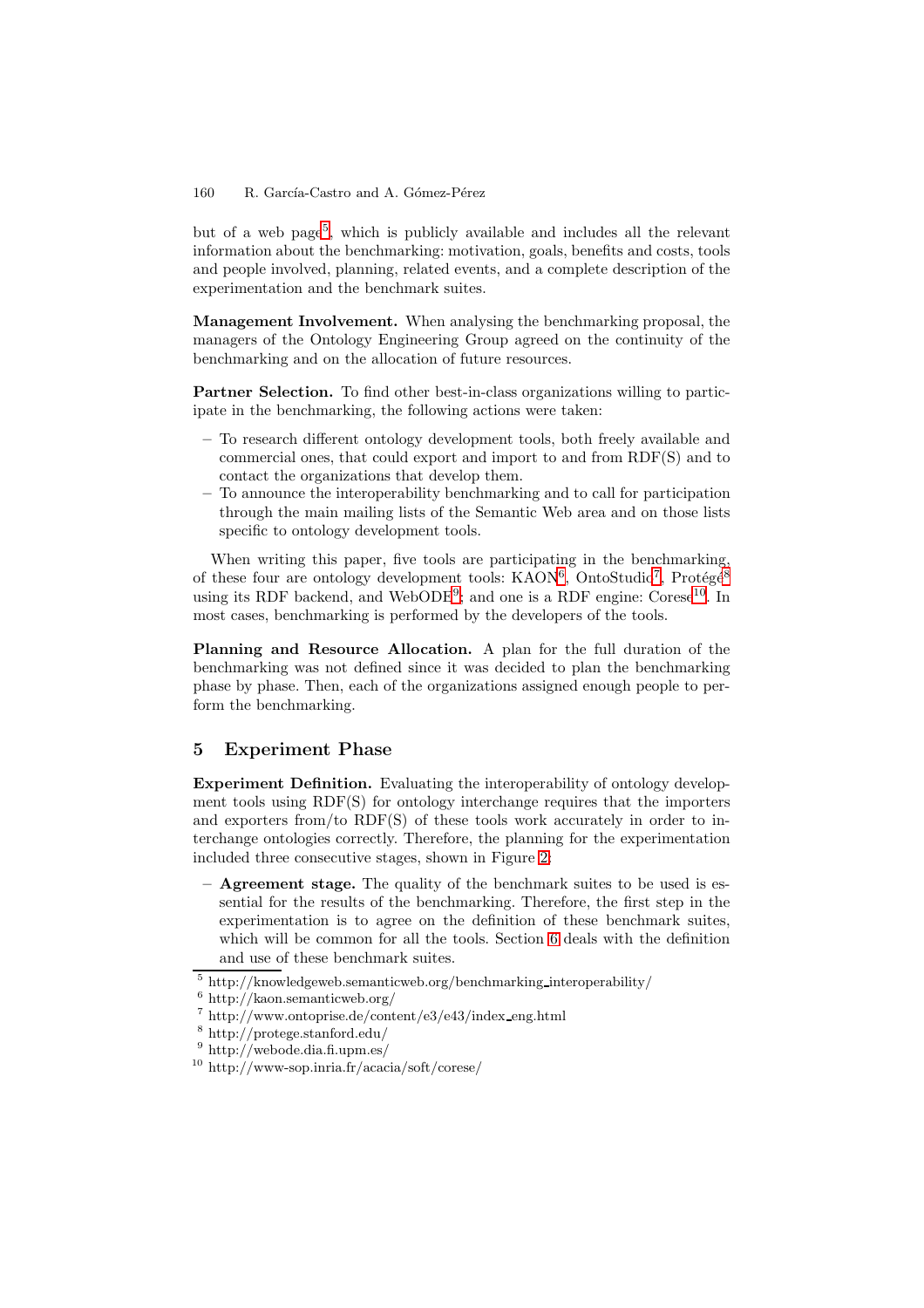- **Evaluation stage 1.** The RDF(S) importers and exporters of the ontology development tools are evaluated with the agreed versions of the benchmark suites.
- **Evaluation stage 2.** Once the RDF(S) importers and exporters have been evaluated, a second stage will cover the evaluation of the ontology interchange between ontology development tools.



<span id="page-6-1"></span>**Fig. 2.** Experimentation Phases

**Experiment Execution.** When writing this paper, the benchmarking participants are in the Evaluation stage 2, performing the interoperability experiments on the tools after having reached an agreement on the benchmark suites and having performed the import and export experiments. By the beginning of June 2006, the experimentation will be finished, and the results obtained will be available in the benchmarking web page.

**Experiment Result Analysis.** Once the results of the experimentation on each tool are available, the participants will analyse them as well as the practices that lead to these results. They will also attempt to identify among the practices found whether some of them can be considered best practices.

## **6 Definition of the Benchmark Suites**

<span id="page-6-0"></span>This section describes the three benchmark suites used in the benchmarking: the RDF(S) Import Benchmark Suite and the RDF(S) Export Benchmark Suite used in the Evaluation stage 1, and the RDF(S) Interoperability Benchmark Suite to be used in the Evaluation stage 2.

## **6.1 RDF(S) Import Benchmark Suite**

Our goal when defining the RDF(S) Import Benchmark Suite was to perform an exhaustive evaluation of the RDF(S) import capabilities of the ontology development tools, testing the import of RDF(S) ontologies.

The benchmark suite is composed of benchmarks that import an ontology that models a simple combination of the components of the RDF(S) knowledge model (classes, properties, instances, etc.) [10]. Assessing the import of real, large or complex ontologies can be useless if we do not know if the importer can deal correctly with simple ones. Besides, it is easier to find problems in simple cases than in complex ones. These benchmarks can depend on the RDF(S) knowledge model or on the RDF(S) syntax chosen: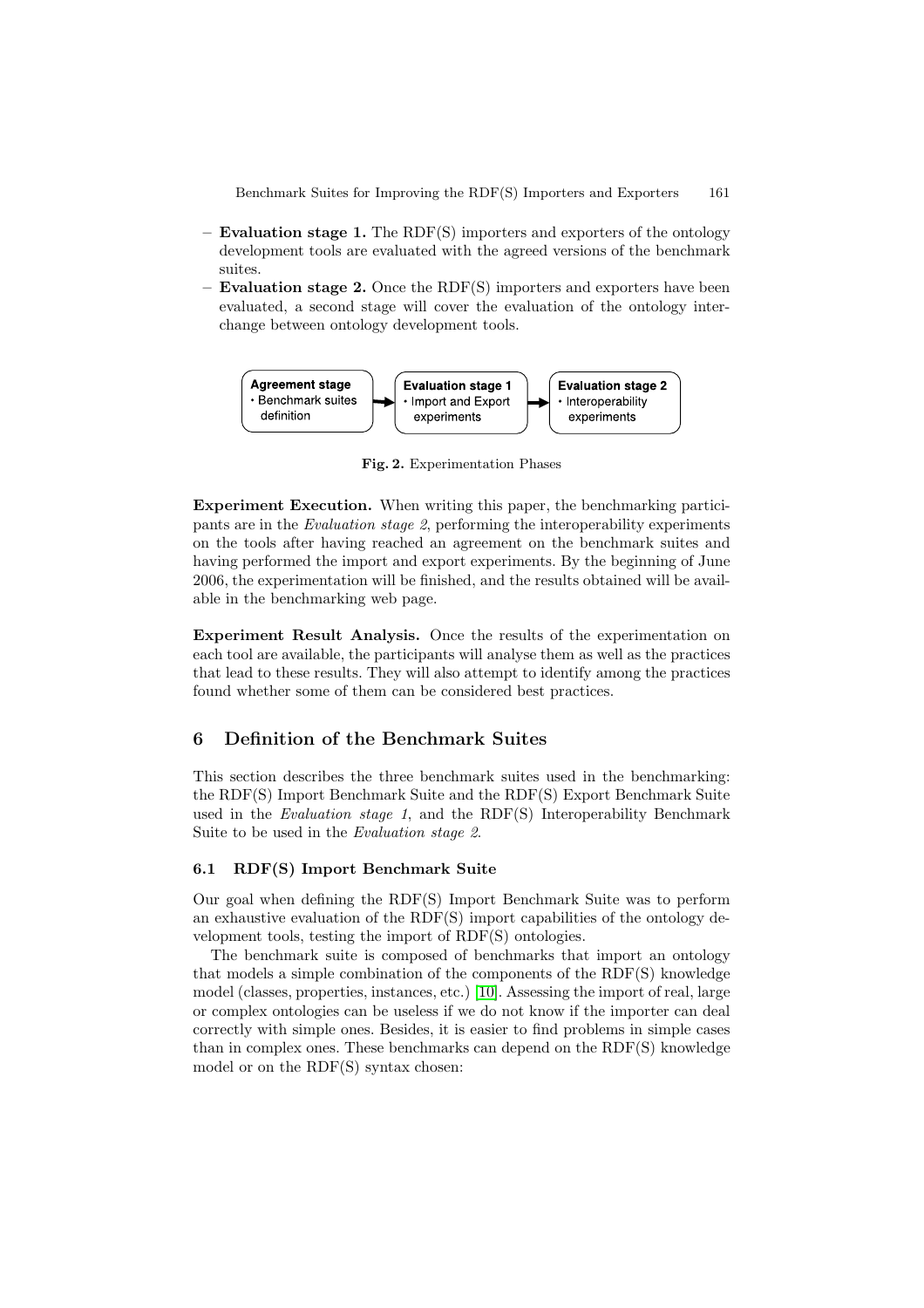- 162 R. García-Castro and A. Gómez-Pérez
- **Benchmarks that depend on the knowledge model.** These benchmarks check the import of ontologies with different combinations of the RDF(S) knowledge model components. Since the checking of the different syntaxes of the selected RDF serialisation is performed in another group of benchmarks, the syntax selected is one that is easily understood by humans. These benchmarks evaluate the import of single components, all the possible combinations of two components with a property, combinations of more than two components usually appearing together in RDF(S) graphs such as the properties that have both domain and range (rdf: Property with rdfs:domain and rdfs:range); the statements that have subject, predicate and object (rdf:Statement with rdf:subject, rdf:predicate and rdf:object); and the definitions of lists (*rdf:List* with *rdf:first*, *rdf:rest* and *rdf:nil*).
- **Benchmarks that depend on the syntax.** These benchmarks check the import of ontologies with the different variants of the RDF/XML syntax, as stated in the RDF/XML Syntax Specification [11] since this is the most commonly used by ontology editors for importing and exporting ontologies.
	- Different syntax of URI references: absolute URI references, URI references relative to a base URI, URI references transformed from rdf:ID attribute values, and URI references relative to [an](#page-14-4) ENTITY declaration.
	- Language identification attributes  $(xml:lang)$  in tags.
	- Abbreviations of empty nodes, multiple properties, typed nodes, string literals, blank nodes, containers, collections, and statements.

In the case of evaluating the import of RDF(S) using other syntax (N3, N-Triples, etc.), only this group of benchmarks should be redefined.

As RDF(S) does not impose any restriction on the combinations of its components, the number of resulting benchmarks is huge (more than 4000) and the benchmark suite has to be pruned, as seen in [12], according to its intended use and to the kind of tools that it is supposed to evaluate: ontology development tools. Therefore, we only considered the RDF(S) components most frequently used for modelling ontologies in these tools: rdfs: Class, rdf: Property, rdfs: Literal, rdf:type, rdfs:domain, rdfs:range, rdfs:subClas[sOf](#page-14-5), and rdfs:subPropertyOf. The rest of the RDF(S) components have not been dealt with.

Table 1 shows the categories of the benchmark suite, which contains 72 benchmarks, with the number of benchmarks and the components used in each category. A detailed description of such benchmarks can be found in a web page<sup>11</sup>.

The definition of each benchmark in the benchmark suite, as Table 2 shows, includes [th](#page-8-0)e following fields:

- **–** An identifier for tracking the different benchmarks.
- **–** A description of the benchmark in natural language.
- **–** A graphical representation of the ontology to be imported in the be[nch](#page-8-1)mark.
- **–** A file containing the ontology to be imported in the RDF/XML syntax.

 $\frac{11 \text{ http://knowledgeweb.semanticweb.org/benchmarking_interestability/}}{11 \text{ http://knowledgeweb.semanticweb.org/benchmarking_interestability/}}$ rdfs import benchmark suite.html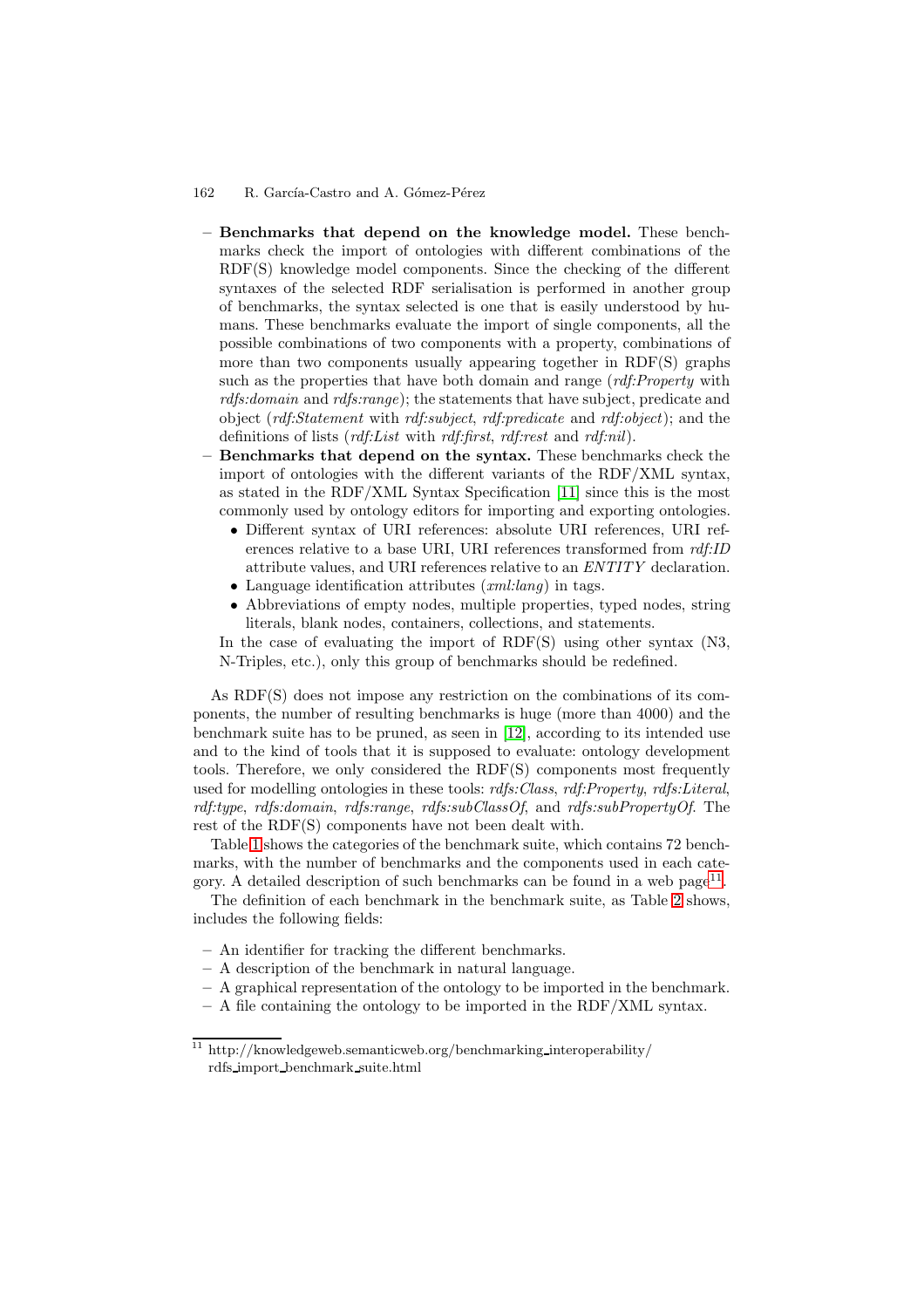| Category                |                | No. Components used                                 |
|-------------------------|----------------|-----------------------------------------------------|
| Class                   | $\overline{2}$ | rdfs:Class                                          |
| Metaclass               | 5              | rdfs:Class, rdf:type                                |
| <b>Subclass</b>         | 5              | rdfs:Class, rdfs:subClassOf                         |
| Class and property      | 6              | rdfs: Class, rdf: Property, rdfs: Literal           |
| Property                | 2              | rdf:Property                                        |
| Subproperty             | 5              | rdf:Property, rdfs:subPropertyOf                    |
| Property with domain    | 21             | rdfs: Class, rdf: Property, rdfs: Literal,          |
| and range               |                | rdfs:domain, rdfs:range                             |
| Instance                | 3              | rdfs:Class, rdf:type                                |
| Instance and property   | 9              | rdfs: Class, rdf:type, rdf: Property, rdfs: Literal |
| Syntax and abbreviation | 14             | rdfs: Class, rdf:type, rdf: Property, rdfs: Literal |

<span id="page-8-0"></span>**Table 1.** Categories of the import benchmarks

<span id="page-8-1"></span>**Table 2.** An example of a benchmark definition

| Identifier     | I14                                                                                                                                                |  |  |  |  |  |  |
|----------------|----------------------------------------------------------------------------------------------------------------------------------------------------|--|--|--|--|--|--|
| Description    | Import one class that has the same property with several                                                                                           |  |  |  |  |  |  |
|                | other classes                                                                                                                                      |  |  |  |  |  |  |
| Graphical      | prop l                                                                                                                                             |  |  |  |  |  |  |
| representation |                                                                                                                                                    |  |  |  |  |  |  |
|                |                                                                                                                                                    |  |  |  |  |  |  |
|                | C <sub>3</sub><br>prop                                                                                                                             |  |  |  |  |  |  |
| RDF/XML        | <rdf:rdf <="" th="" xmlns="http://www.w3.org/2000/01/rdf-schema#"></rdf:rdf>                                                                       |  |  |  |  |  |  |
| file           | xmlns:g1="http://www.test.org/graph14#"<br>xmlns:rdf="http://www.w3.org/1999/02/22-rdf-syntax-ns#"                                                 |  |  |  |  |  |  |
|                | xmlns:rdfs="http://www.w3.org/2000/01/rdf-schema#">                                                                                                |  |  |  |  |  |  |
|                | <class rdf:about="http://www.test.org/graph14#class1"></class>                                                                                     |  |  |  |  |  |  |
|                | <g1:prop1 rdf:resource="http://www.test.org/graph14#class2"></g1:prop1><br><g1:prop1 rdf:resource="http://www.test.org/graph14#class3"></g1:prop1> |  |  |  |  |  |  |
|                | $\langle$ /Class><br><class rdf:about="http://www.test.org/graph14#class2"></class>                                                                |  |  |  |  |  |  |
|                | <class rdf:about="http://www.test.org/graph14#class3"></class>                                                                                     |  |  |  |  |  |  |
|                |                                                                                                                                                    |  |  |  |  |  |  |

The steps for executing each import benchmark are the following:

- 1. To model into the ontology development tool the expected ontology that results from importing the RDF(S) ontology .
- 2. To import the file with the RDF(S) ontology into the tool.
- 3. To compare the imported ontology with the expected ontology and to check whether they are equivalent.

Although these steps can be performed manually, performing them (or part of them) automatically is highly advised when dealing with many benchmarks, especially for comparing the expected and imported ontologies.

The evaluation criteria used for the benchmark suite are:

**– Modelling** (YES/NO)**.** The tool can model the ontology components described in the benchmark.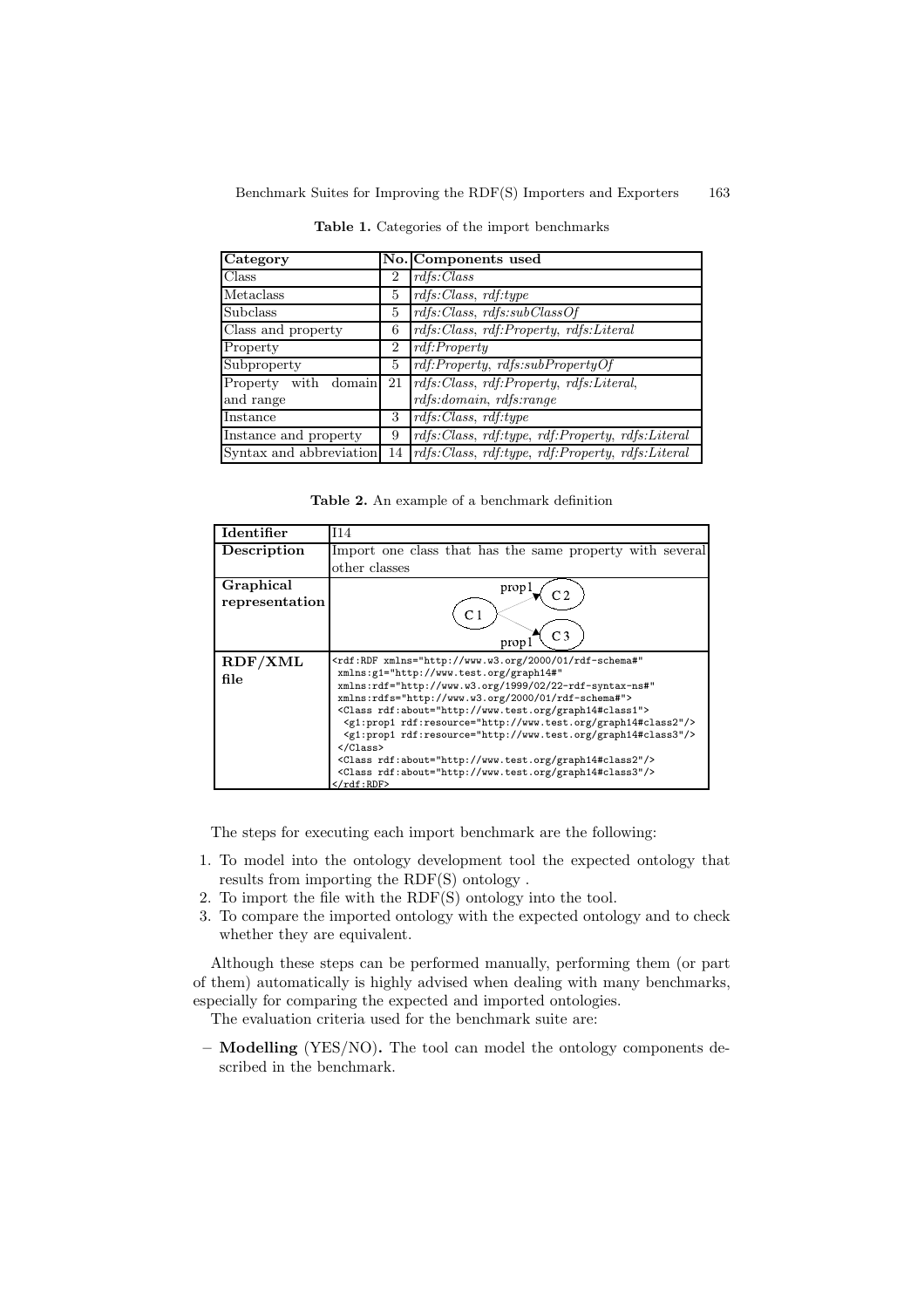| Tool          | Id Added Lost |             |    |    | Model Execute Comments                                |
|---------------|---------------|-------------|----|----|-------------------------------------------------------|
| Protégé       | $150$ class   |             | NО | OК | Undefined resources with instances                    |
|               |               |             |    |    | are imported as classes.                              |
| WebODE [150]- |               | instance NO |    | OК | Instances of undefined resources<br>are not imported. |

**Table 3.** An example of the result of a benchmark execution

- **Execution** (OK/FAIL)**.** The execution of the benchmark is normally carried out without any problem, and the tool always produces the expected result. When a failed execution occurred, the benchmarking participants were asked to provide information for obtaining the practices used when developing the RDF(S) importers. The information required was the following:
	- The reasons for failing the benchmark execution.
	- If the tool was corrected to pass a benchmark, the changes performed.
- **Information added or lost.** The information added or lost in the ontology interchange when executing the benchmark.

Table 3 shows an example with the results of executing benchmark I50 (Import one instance of a resource, without the resource definition) in two tools. While both tools cannot model an instance of an undefined resource, they produce the expected result, one inserting information and the other losing it.

## **6.2 RDF(S) Export Benchmark Suite**

When defining the RDF(S) Export Benchmark Suite, our goal was to perform an evaluation of the RDF(S) export capabilities of ontology development tools by testing the export of ontologies modelled in these tools.

The benchmark suite for evaluating RDF(S) exporters is composed of benchmarks that export a single ontology with a simple combination of the components of the knowledge models of the tools.

The composition of the RDF(S) Export Benchmark Suite is similar to the composition of the import one. Instead of taking as input the knowledge model of RDF(S), we took as input a common core of the knowledge modelling components that is very frequently used in ontology development tools: classes and class hierarchies, object and datatype properties, instances, and literals.

Table 4 shows the categories of the benchmark suite, that contains 52 benchmarks, with the number of benchmarks and the components used in each category. A detailed description of such benchmarks can be found in a web page<sup>12</sup>.

The definition of each benchmark in the benchmark suite, as Table 5 shows, includes [th](#page-10-0)e following fields:

- **–** An identifier for tracking the different benchmarks.
- **–** A description of the benchmark in natural language.

 $^{12}$ http://knowledgeweb.semanticweb.org/benchmarking\_interoperability/  $\,$ rdfs export benchmark suite.html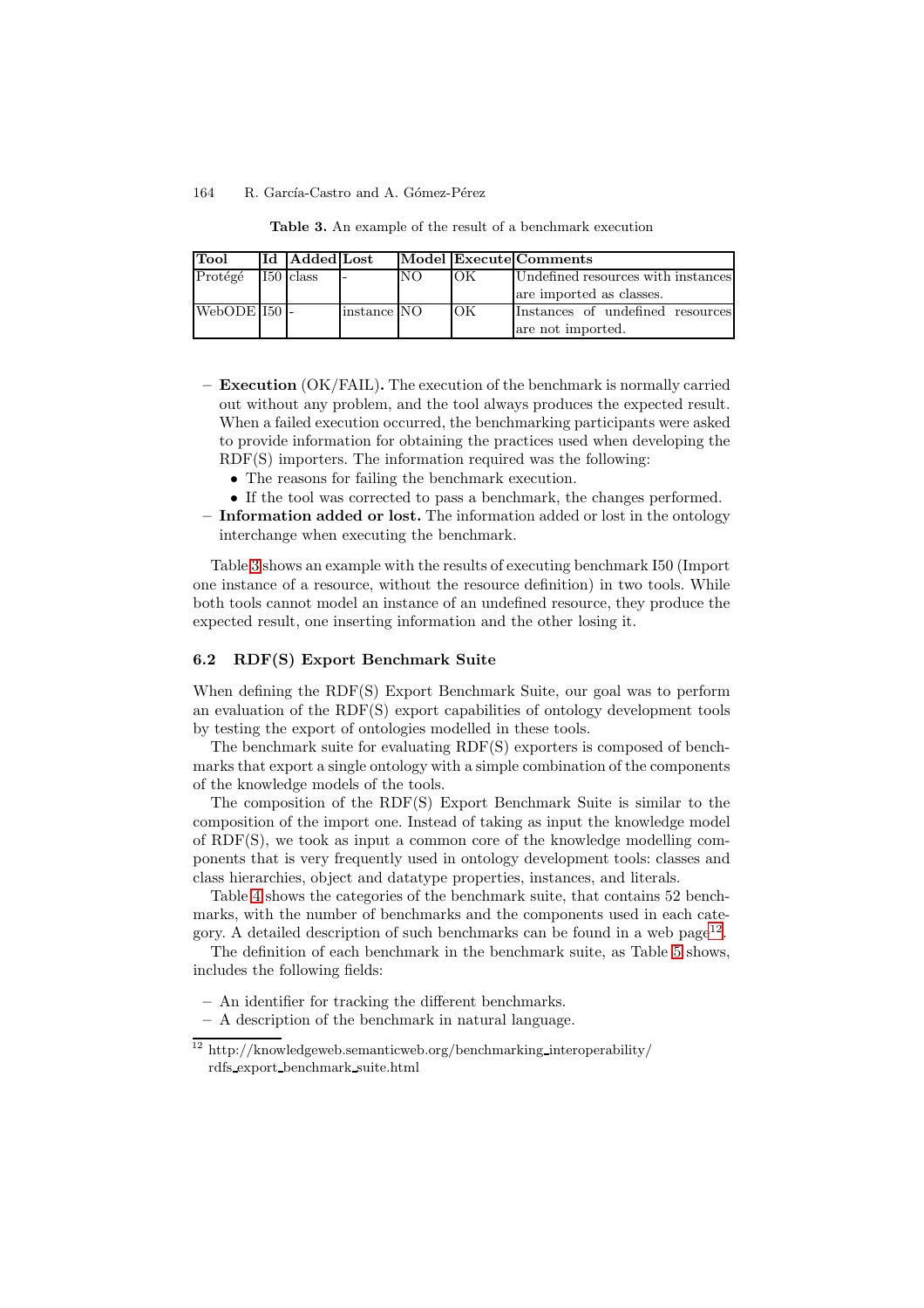- **–** A graphical representation of the ontology to be exported by the tool.
- **–** The instantiation of the ontology described in the benchmark for each of the participating tools, using the vocabulary and components of these tools.

The steps for executing each export benchmark are the following:

- 1. To define in RDF(S) the expected ontology resulting from exporting the ontology.
- 2. To model into the tool the ontology described in the benchmark.
- 3. To export the ontology modelled using the tool to RDF(S).
- 4. To compare the exported RDF(S) ontology with the expected RDF(S) ontology to check whether they are equivalent.

As in the case of the import benchmark suite, some automatic mean of performing these steps is highly advisable.

The evaluation criteria used for the export benchmark suite are the same as those from the import benchmark suite, that is, Modelling, Execution and Information added or lost. The only difference with the import criteria is that,

| Category                        |                             | No. Components used                              |
|---------------------------------|-----------------------------|--------------------------------------------------|
| Class                           | $\overline{2}$              | class                                            |
| Metaclass                       | 5                           | class, instanceOf                                |
| Subclass                        | 5                           | class, subClassOf                                |
| Class and object property       | 4                           | class, object property                           |
| Class and data type property    | 2                           | class, datatype property, literal                |
| Object property                 | 13                          | <i>object property</i>                           |
| Datatype property               | 9                           | datatype property                                |
| Instance                        | 3                           | class, instanceOf                                |
| Instance and object property    |                             | class, instanceOf, object property               |
| Instance and data type property | $\mathcal{D}_{\mathcal{L}}$ | $class, instanceOf, data type property, literal$ |

<span id="page-10-0"></span>**Table 4.** Categories of the export benchmarks

**Table 5.** An example of a benchmark definition

| Identifier     | E09                                                     |
|----------------|---------------------------------------------------------|
| Description    | Export one class that is subclass of several classes    |
| Graphical      | CЗ                                                      |
| representation |                                                         |
|                | sć<br>ŚС                                                |
|                |                                                         |
| WebODE's       | Export one concept that is subclass of several concepts |
| instantiation  |                                                         |
| Protégé's      | Export one class that is subclass of several classes    |
| instantiation  |                                                         |
|                | .                                                       |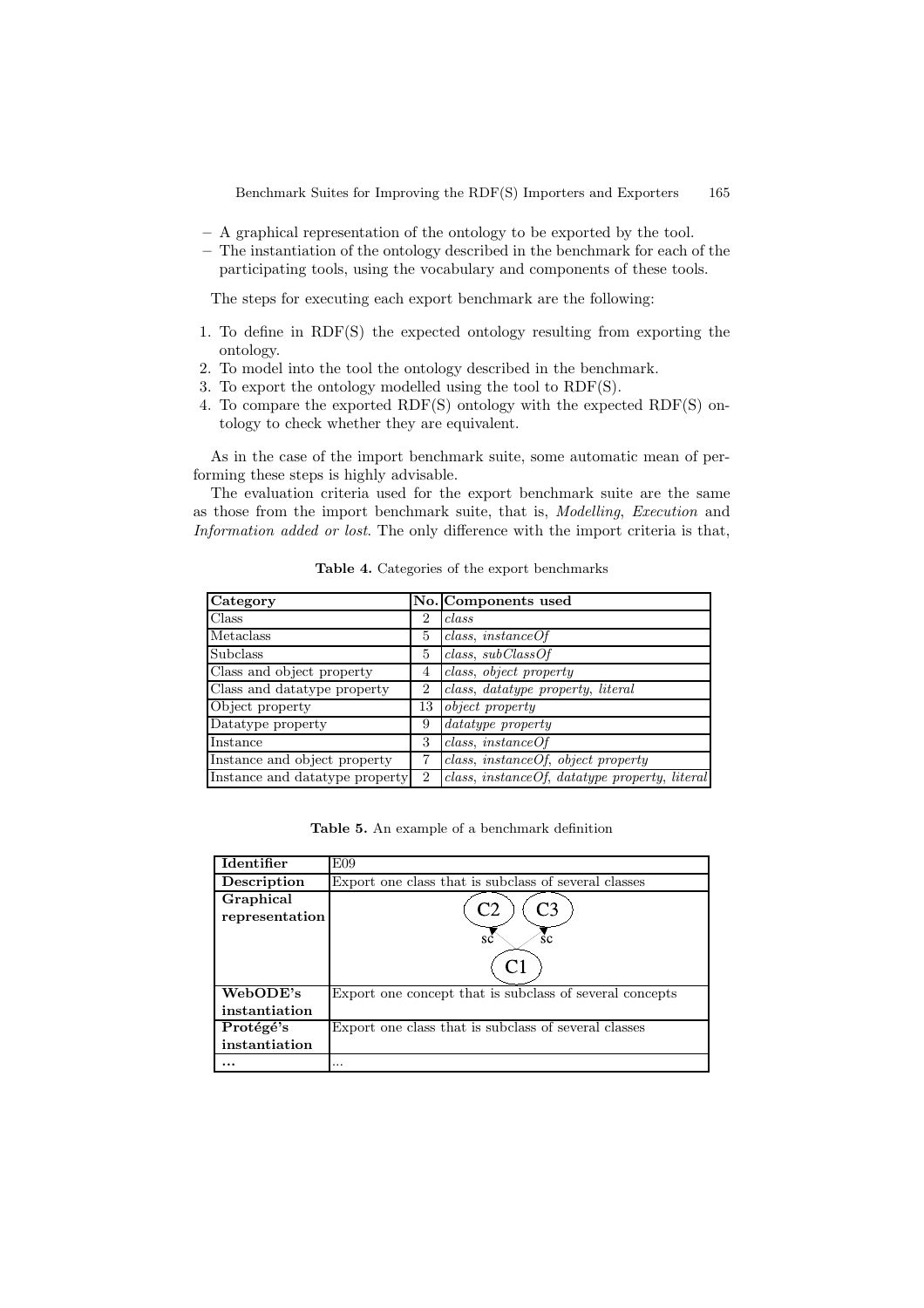as there may be a benchmark that defines an ontology that cannot be modelled in a certain tool, that benchmark cannot be executed in the tool, being the Execution result N.E. (Non Executed). In the import benchmark suite, even if a tool cannot model some components of the ontology, it should be able to import correctly the rest of the components.

## **6.3 RDF(S) Interoperability Benchmark Suite**

Our goal when defining the RDF(S) Interoperability Benchmark Suite was to evaluate the interoperability of ontology development tools by testing the interchange of ontologies from one origin tool to a destination one, and vice versa.

We considered the interchange of a common core of the knowledge modelling components most frequently used for modelling ontologies. These are: classes and class hierarchies, object and datatype properties, instances, and literals. As these components are the same as those in the RDF(S) Export Benchmark Suite, the Interoperability Benchmark Suite is identical to the RDF(S) Export Benchmark Suite and has the same benchmark definitions as presented in Section 6.2.

The interoperability will be checked between each pair of tools. As the RDF(S) exported files of all the tools will be available from the export experiments of the Experiment stage 1, participants will not have to export these ontologies again, they will just have to import the exported files into their tools.

The steps for executing each interoperability benchmark are the following:

- 1. To define in the destination tool the expected ontology resulting from interchanging the ontology.
- 2. To import the RDF(S) file exported by the origin tool into the destination tool.
- 3. To compare the interchanged ontology with the expected ontology and to check whether they are equivalent.

The evaluation criteria used for the interoperability benchmark suite are the same as those from the export benchmark suite, that is, *Modelling*, *Execution* and Information added or lost.

# **7 Evaluation of the Benchmark Suites**

<span id="page-11-0"></span>We have evaluated these benchmark suites according to the main desirable properties of a benchmark suite that many different authors have stated [7, 13, 14, 15]: accessibility, affordability, simplicity, representativity, portability, scalability, robustness, and consensus.

**Accessibility.** The complete definition of the benchmark suites [as](#page-14-1) [we](#page-14-6)[ll a](#page-14-7)[s al](#page-14-8)l the information relevant to the benchmarking are accessible to anyone in a public web page. This page will include, when available, the results obtained when executing the benchmark suites. Thus anyone can execute them and compare their results with the ones available.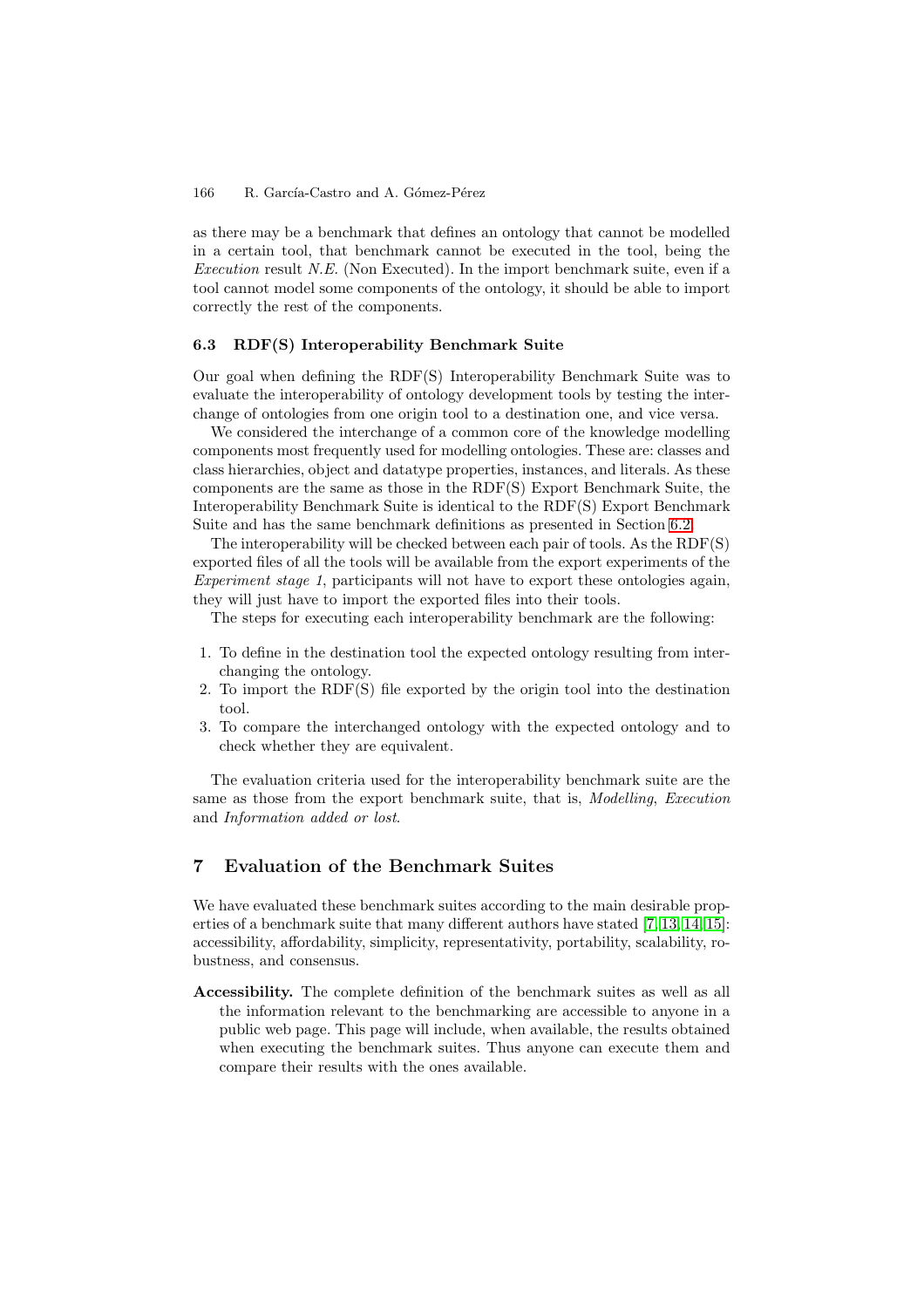- **Affordability.** The costs of using the benchmark suites and analysing their results are mainly human resources. In order to reduce these costs and facilitate the work we provided a clear definition of the benchmark suites and templates to fill in the results.
- **Simplicity.** The benchmark suites are simple and interpretable because we have provided different ways of defining each benchmark, i.e. in natural language, graphically, etc. These benchmark suites and their results are also clearly documented, having a common structure and use.
- **Representativity.** Although the different benchmarks that compose the benchmark suites are not exhaustive or represent real-world ontologies, they represent the different structures of ontologies commonly used when developing these ontologies; and a first evaluation of these simple ontologies is needed before evaluating more complex ones.
- **Portability.** The benchmark suites have been defined at a high level of abstraction, so they are not biased towards a certain tool or tools. Therefore, they can be executed on a wide variety of environments and not just on ontology development tools.
- **Scalability.** The benchmark suites scale to work with tools at different levels of maturity. Also, as their benchmarks are grouped according to the different ontology components that they manage, it is quite easy to increase or decrease the number of benchmarks by considering new components or by taking into account only certain components of interest, respectively.
- **Robustness.** As the results of the benchmark suites depend on the algorithms implemented to perform the import and export of ontologies, they are not influenced by factors irrelevant to the study. Furthermore, running the benchmark suites with the same version of the tools will always produce the same results.
- **Consensus.** The benchmark suites were developed by experts in the domain of ontology translation and interoperability and were assessed and agreed on by the benchmarking partners and by the members of Knowledge Web.

# **8 Conclusions and Future Work**

The interoperability benchmarking described in this paper is now taking place. Although the benchmarking has not reached its Improve phase yet, the developers have already improved their tools by correcting the bugs detected while executing the experiments.

Although the benchmarking has not finished yet, we have already learnt some lessons from it. The main one is that benchmarking is a time consuming process both to organize and to participate on it and it is also enduring. Besides, the involvement of tool developers is a primary need, as they are the most appropriate for and capable of analysing and improving the tools.

In addition to the benchmarking participants, other intended users of the work here presented and of its future results are, on the one hand, end users who want to know the current interoperability of ontology development tools before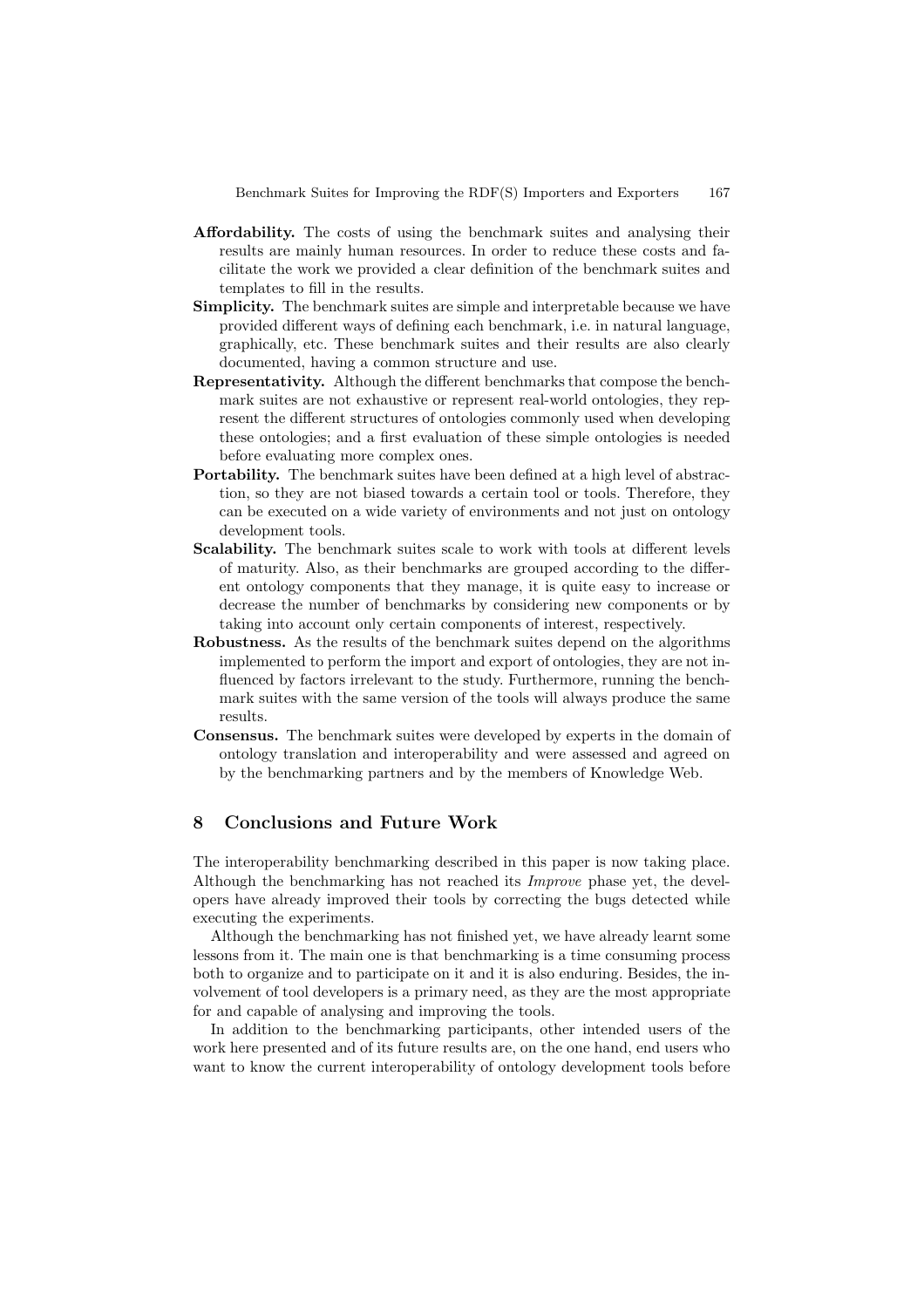selecting one of these tools and, on the other hand, ontology tool developers who wish to improve the interoperability of their ontology development tools or of any other ontology technology capable of interchanging ontologies by means of their RDF(S) importers and exporters.

The RDF(S) Import Benchmark Suite can be used to evaluate the RDF(S) import capabilities of any tool, while the RDF(S) Export and Interoperability Benchmark Suites can be used to evaluate any kind of interoperability between ontology development tools since these are not dependant on the interchange language.

Once we will have the benchmarking results, we will be able to provide different kind of information about the interoperability of ontology development tools for different groups of people. For example, from an ontology modelled in a certain tool, we can obtain information about the possibility of interchanging that ontology between that tool and any other tool.

The benchmarking web page will also provide mechanisms for updating the interoperability results when the tools are improved, or for inserting the results of a new tool.

Based on the structure and the definition of the benchmark suites, other benchmark suites can be defined to consider the evaluation of interoperability using other languages for interchanging ontologies. We have also started to organise a benchmarking activity<sup>13</sup>, similar to this, for benchmarking the interoperability of ontology development tools using  $\text{OWL}^{14}$  as the interchange language.

## **Acknowledgments**

This work is partially supported by a FPI grant from the Spanish Ministry of Education (BES-2005-8024), by the IST project Knowledge Web (IST-2004-507482) and by the CICYT project Infraestructura tecnológica de servicios semánticos para la web sem´antica (TIN2004-02660). Thanks to all the people participating in the benchmarking: Olivier Corby, York Sure, Moritz Weiten, and Markus Zondler. Thanks to Rosario Plaza for reviewing the grammar of this paper.

# **References**

- 1. Sure, Y., Corcho, O., eds.: Proceedings of the 2nd International Workshop on Evaluation of Ontology-based Tools (EON2003). Volume 87 of CEUR-WS., Florida, USA (2003)
- <span id="page-13-0"></span>2. Euzenat, J., Stuckenschmidt, H.: The 'Family of Languages' approach to semantic interoperability. In Omelayenko, B., Klein, M., eds.: Knowledge transformation for the semantic web. IOS press, Amsterdam (NL) (2003) 49–63
- 3. Spendolini, M.: The Benchmarking Book. AMACOM, New York, NY (1992)

<span id="page-13-1"></span> $^{\overline{13} }$ http://knowledgeweb.semanticweb.org/benchmarking\_interoperability/owl/

<span id="page-13-2"></span> $14 \text{ http://www.w3.org/TR/owl-features/}$